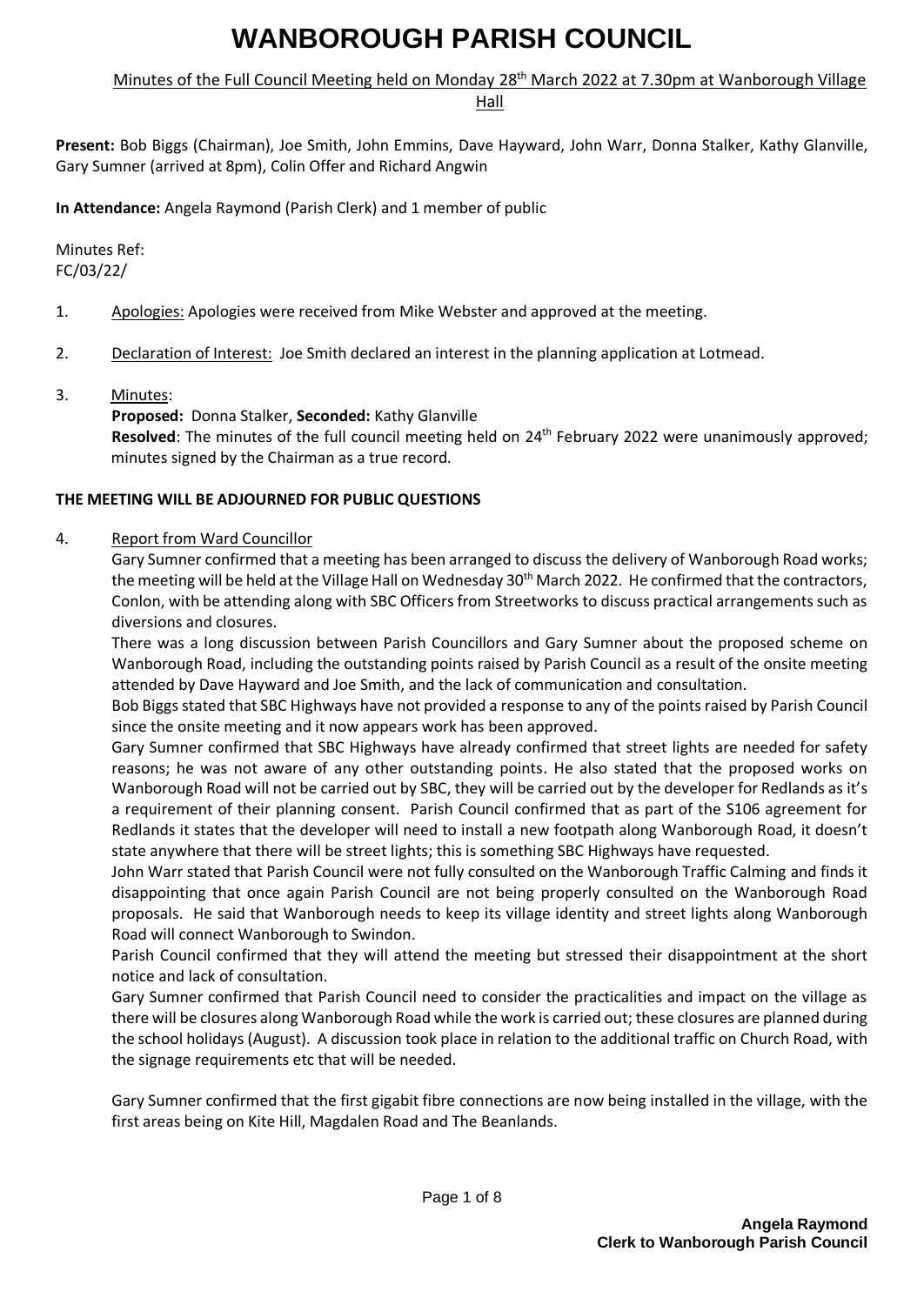## 5. Planning:

## 5.1 To consider Planning Applications received:

**S/COND/22/0411** - Lotmead Site, New Eastern Villages - Discharge of conditions 9 (Phasing) and 10 (Character Area Design Code) from Outline Planning Permission S/OUT/19/0582 - Outline Planning Application (means of access off Wanborough Road not reserved) for demolition and/or conversion of existing buildings and redevelopment to provide up to 2,500 homes (Use Class C3); up to 1,780 sqm of community/retail uses (Use Class D1/D2/A1/A3/A4); up to 2,500 sqm of employment use (Use Class B1); sports hub; playing pitches; 2no. 2 Form Entry primary schools; green infrastructure; indicative primary access road corridors to A420; improvements to Wanborough Road and associated works.

**Resolved** Parish Council agreed to raise the following objections:-

Discharge of Condition 9 - Phasing

- The applicant has provided details of the phasing of all the development sites within the Lotmead site, but gives no indication when the two main roads to the north towards the A420 will fit in with the phasing. There needs to be some indication as to when these two main primary roads will fit in with the phasing of the Lotmead site. If these road links are not going to be in place at an earlier phase within the Lotmead development, it will result in a considerable number of vehicles having to use the Southern Connector Road, which only goes towards Commonhead Roadabout; they will not have any access to the A420 to ease the burden on Commonhead. This condition should not be discharged until this information is included.
- Due to the whole of the New Eastern Villages development sites coming forward out of phase to what was planned within SBC's Local Plan 2026, this is will have an impact on Wanborough and surrounding area. Great Stall East & West should be built prior to Lotmead, Redlands & Foxbridge, but instead sites off Wanborough Road are being built first. This will have a detrimental impact on Wanborough village, with an increase in traffic and increase in the use of facilities such as public open spaces, sports facilities and schools.
- The phasing states that some of the key facilities such as the sports hub are not being developed until phase 7; this is very late in the development and after a considerable number of dwellings have been built. It is clear that the Lotmead site will have to rely on facilities outside of the site for a considerable number of years before anything within the NEV is available. This doesn't make the NEV sustainable and will have a huge impact on Wanborough Village.

### Discharge of Condition 10 - Character Area Design Code

The only document available to view for this discharge of condition is the Design Code for "Wanborough Green", there doesn't appear to be any information on other areas within the application site. The condition 10 relates to the whole of Lotmead development site so surely to discharge this condition the information for all sites must be needed prior to discharge.

Parish Council would like to make the following objections / concerns in relation to Phase 1 Design Code - Wanborough Green:-

- The overall proposed density of the site is much higher than that agreed as per SBC Local Plan NEV SPD. The document talks about a density of up to 45dph, however the document also mentions up to 50dph. Phase 1 is within close proximity of the scheduled monument, plus bordering open countryside, so the density of the dwellings within this site should be considerably lower than is currently being proposed.
- Similarly, the design code states that there will be up to 3 storey builds within phase 1. This is contrary to SBC's Local Plan NEV SPD for this site. All dwellings / buildings should be no more the 2 storeys.
- Phase 1 Wanborough Green was originally planned for 200 dwellings; the design document mentions 287. It is clear with the proposed increased proposed density and height of buildings the applicant is trying to fit in too many dwellings in a site that is in such a sensitive location, next to the scheduled monument and open countryside. Parish Council strongly object to the proposed increase in density, building height and number of dwellings now being proposed for this site.
- Without the design code for the whole Lotmead site it is difficult to see how footpaths, cycle paths and bus routes will all work together. Further information is needed before this condition can be discharged.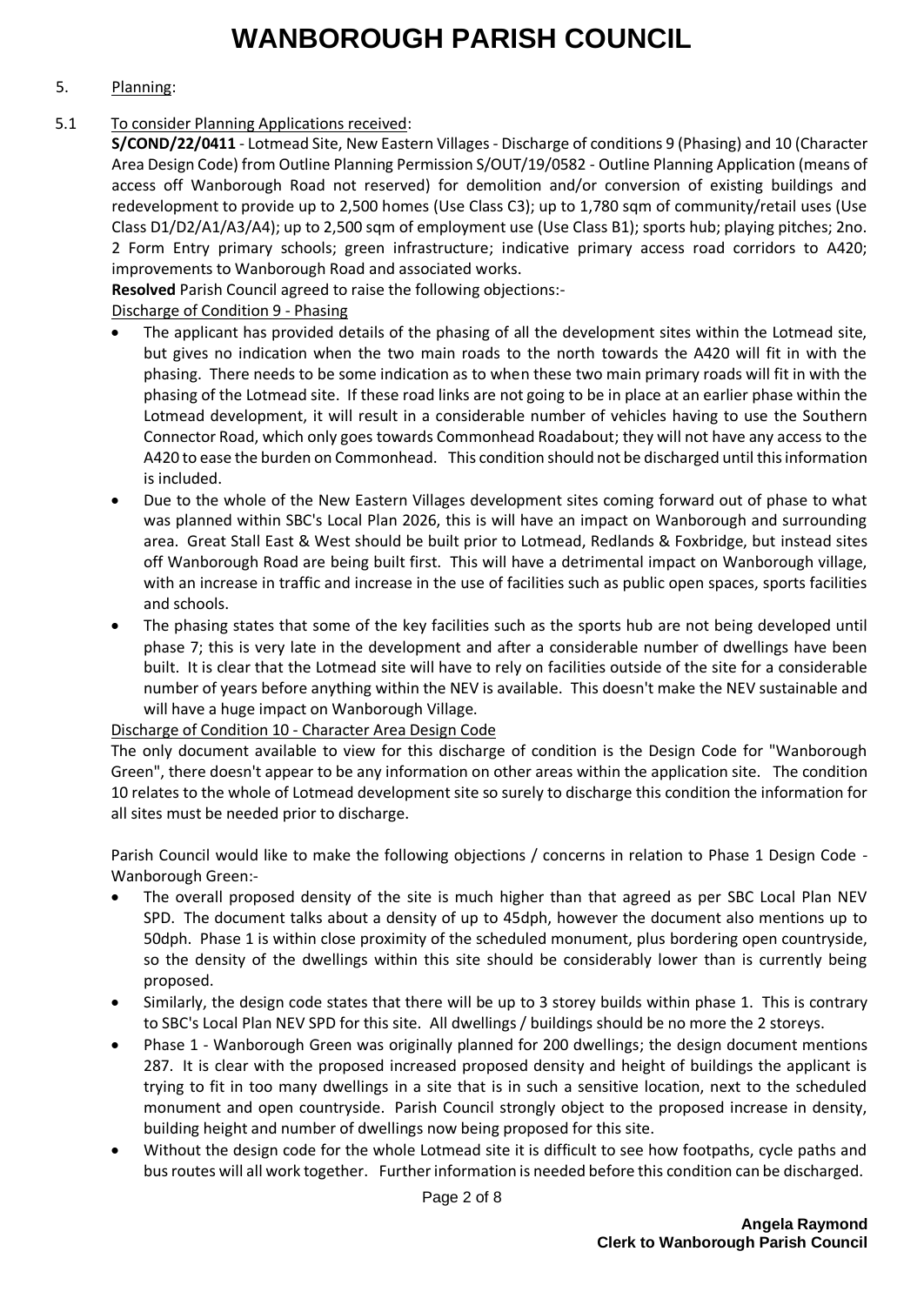**S/22/0370** - White Hart & Gable Cross Junctions - Installation of public art sculptures and associated landscaping. Bob Biggs confirmed that this is not actually within Wanborough Parish, but the Parish Council has been consulted on the application. The plans were presented to representatives of Parish Council and there was agreement in principle to the plans.

**Resolved** Parish Council unanimously agreed to raise no objection.

**S/LDP/22/0264** Certificate of Lawfulness (Proposed) - Longview House 64 Church Road - for the erection of a detached garden office.

**Resolved:** Parish Council unanimously agreed to raise no objection.

## 5.2 Notification of Planning Consent:

**S/21/1354** - The Old Telephone Exchange Hinton Road - Change of use of telephone exchange building to 1 no. dwelling, and erection of single storey side extensions, installation of solar panels to roof elevation and associated works.

### 5.3 Other Planning:-

- 5.3.1 Clerk provided a verbal update on the NEV Liaison Meeting held on Monday 14<sup>th</sup> March 2022. The main points included:-
	- Development north of A420 waiting to receive the discharge of conditions applications;
	- Redlands Spine road and reserved maters for 160 dwellings discharge of conditions have been approved;
	- Lotmead Starting to receive discharge of conditions applications;
	- Toy R Us Will be the new site for Go Outdoors;
	- Southern Connector Road Final phase 2b discharge of conditions one final application is still being validated as further information has been requested;
	- The Symmetry Park road access Supreme Court hearing is due to be held on  $12<sup>th</sup>$  July 2022.

In addition SBC confirmed that there is due to be another "Regulation 19" consultation for SBC's Local Plan Review to 2036 in December 2022. Gary Sumner confirmed that this is correct; as a result of a site being removed in Highworth the Local Plan needs to be reviewed to ensure it is "sound" and then there will be a further consultation later in the year.

Bob Biggs also confirmed that S106 funding was discussed and Parish Council have now received a letter. He felt that the Hooper's Field Project Committee should review this letter first and provide their feedback.

### 6. To receive Clerk's Report & update on Action Points

A copy of the Clerk's report was circulated to all Councillors and is in the appendix to the minutes. Bob Biggs confirmed that a volunteer is needed to represent the Parish Council at the South Rural Community Safety Group and asked Richard Angwin would be willing to attend. Richard Angwin confirmed he would be interested.

### 7. SBC Parish Deeds – Transfer of Services

7.1 Parish Council met with SBC Officers to discuss Parish Deeds on 10<sup>th</sup> March 2022. Clerk confirmed that SBC Officers just ran through the points raised by Parish Council, they didn't really have any answers but SBC Officers agreed to look into what was discussed. SBC confirmed that it is likely to be near the end of 2022 before they will be able to carry out a review of the Deeds.

### 8. Swindon Local Council's Forum

8.1 Bob Biggs attended the meeting on 10<sup>th</sup> March 2022 and gave a verbal update. He confirmed that the Forum is still no closer to getting SBC to adopt the "Swindon Borough and Local Council Protocol". He stated that this was disappointing given the number of problems that are being experienced with communication and lack of consultation. The two representatives on the Standards Committee will remain the same. Blunsdon PC gave a presentation on "Is your Parish Healthy" and what the physical activity levels and needs are within each Parish. He confirmed the annual subscriptions will remain the same for the next financial year. There was an update on the "Town Deal Board" and the projects they are working on.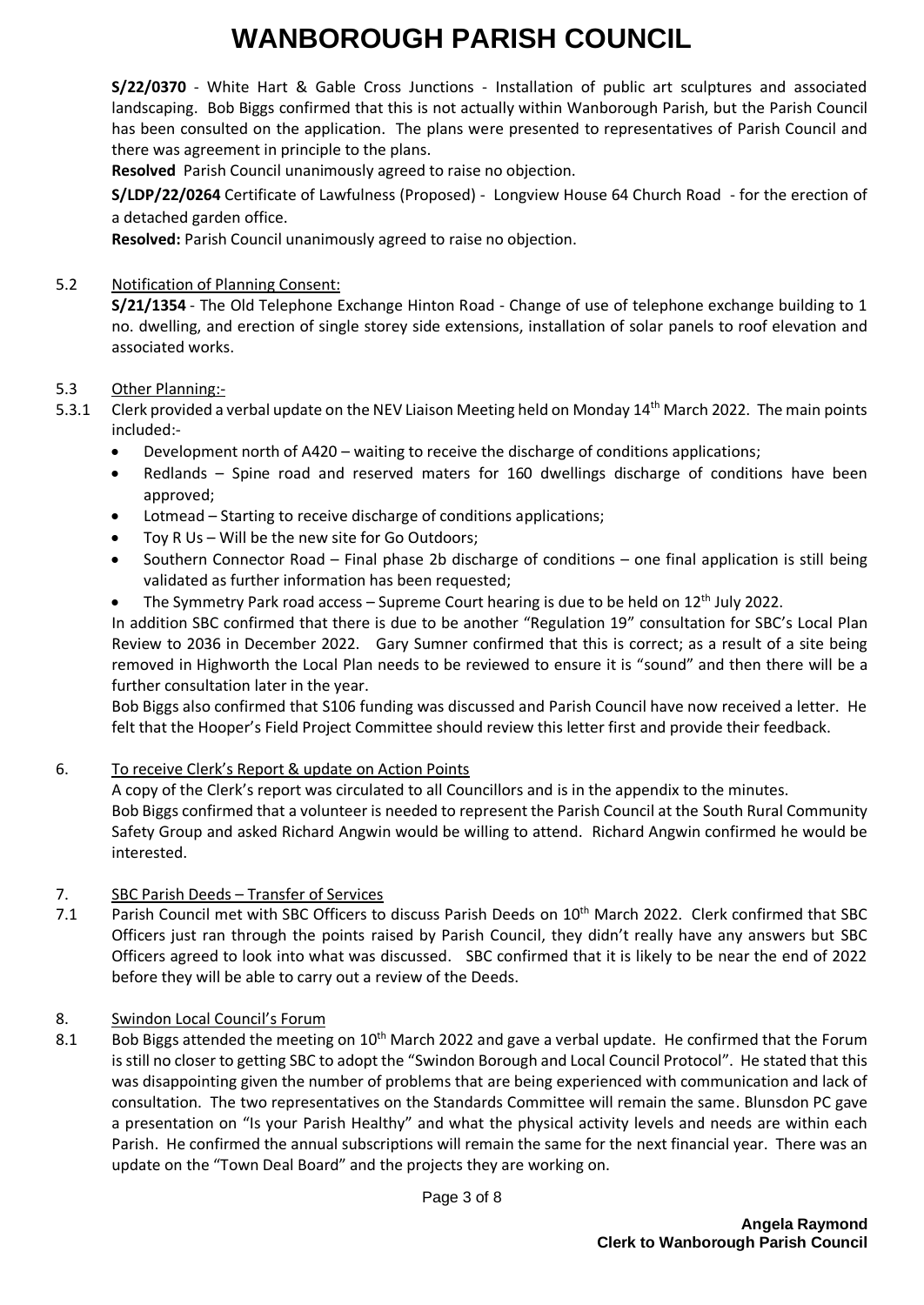## 9. Planning, Finance & Policy Committee

9.1 **Proposed** Joe Smith **Seconded** Dave Hayward

**Resolved** The minutes of the committee meeting held on 14th March 2022 were approved. John Warr asked if the review of the committee structure will take place prior to the May 2022 meeting. Bob Biggs confirmed that due to the number of recent meetings it is not going to be possible to fit this in; a review will have to be carried out later in the year.

- 9.2 Communications Policy as recommended by the committee **Proposed** Joe Smith **Seconded** Dave Hayward **Resolved:** Parish Council unanimously agreed to adopt the Communications Policy.
- 10. Hooper's Field Committee
- 10.1 **Proposed** Dave Hayward **Seconded** John Emmins

**Resolved** The minutes of the committee meeting held on 21<sup>st</sup> March 2022 were approved.

10.2 Hooper's Field driveway - Clerk confirmed that the feedback from the Hooper's Field Committee meeting was forwarded on to the contractor but he had been unable to provide further quotes prior to the meeting so this item on the agenda will be deferred until the next meeting.

## 11. SBC Highways

11.1 20mph speed limit zones within Wanborough Village.

Gary Sumner confirmed that SBC are looking for sites that would benefit from 20mph speed limit zones. He confirmed they cannot be on main route or a bus route; suggestions he has received so far are areas around Doctor's surgery and near Stacey's Lane. SBC's deadline is 24<sup>th</sup> June 2022.

After a discussion it was agreed that Gary Sumner, Kathy Glanville and John Warr would compile a short 8 -10 questions on Survey Monkey to gain feedback from residents. Details of survey to be included in the Lyden and Parish Council's website and Facebook page.

## 12. Fox Hunting within the Parish

12.1 Richard Angwin confirmed that the reason he had asked for this item to be added to the agenda was that it had been brought to his attention that there was an recent incident in Horpit.

Joe Smith stated that fox hunting is illegal, there isn't fox hunting in the Parish and this is not a matter for Parish Council.

Richard Angwin disagreed and felt that the Parish Council should be doing more to prevent illegal fox hunting in the Parish, and this could be done by writing to local landowners and to local hunts active in the area.

Bob Biggs stated that care was needed as no-one could be accused without evidence and the appropriate channels should be used; it is a police matter if there is anything illegal.

After a discussion it was agreed to include an article in the Lyden confirming what the Police Rural Crime Unit do and how residents can report anything they witness to them.

### 13. Annual Parish Assembly

13.1 Annual Assembly is due to be held on Monday 9th May 2022. Parish Council have met with Headlands and SBC Officer who confirmed that they would be able to attend to provide a presentation on the archaeological finds during the SCR works. Presentation will be from 7pm to 8pm. Lyden magazine have offered to do a presentation. It was agreed to invite the local PSCO. This will then be followed by reports from Chairs of Committees. Clerk asked Councillors to send their reports to her as soon as possible.

### 14. Queen's Platinum Jubilee

14.1 Clerk provided an update on the Village Jubilee event on Friday 3<sup>rd</sup> June 2022. A small group of volunteers are currently planning the event, with the plans are going well. The Beer Race will now start and finish at Church Meadow, which will make arrangements easier.

A discussion took place in relation to the beacon. Clerk confirmed that the cost to make a beacon would be expensive, so this would depend on whether funding could be gained.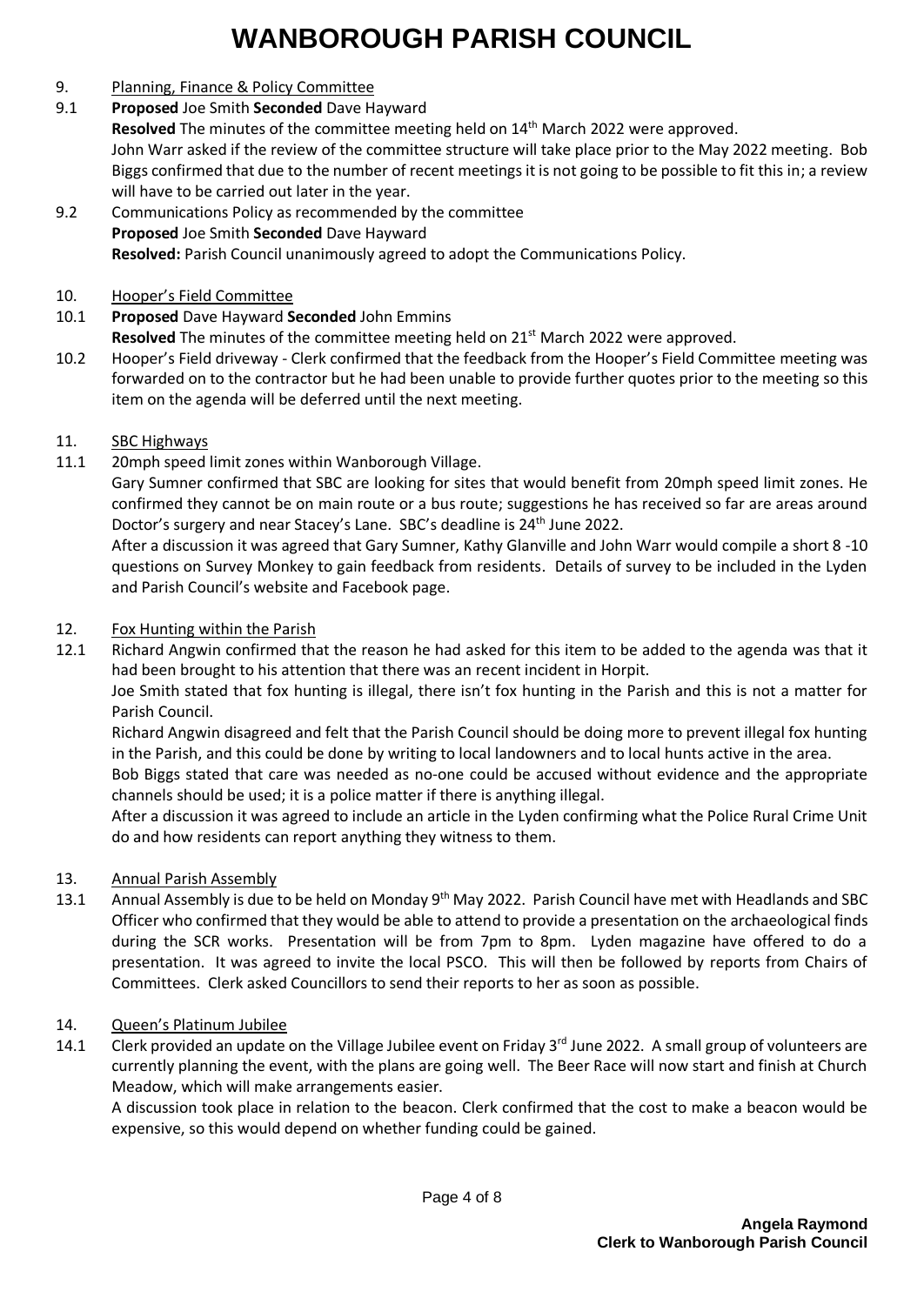# 15. Assistant Clerk – Job Specification

15.1 Assistant Clerk Job Specification and job vacancy advert was circulated to all Councillors. Parish Councillors voted 9 in favour, 1 abstained. **Resolved:** Parish Council approved the Assistant Clerk Job Specification and agreed that the vacancy could now be advertised.

#### 16. Finance

- 16.1 Parish Council noted National Association of Local Council's (NALC) correspondence and increased pay rates from 1<sup>st</sup> April 2021.
- 16.2 Bob Biggs confirmed that the staffing committee have agreed to pay the Parish Clerk for some of the unused holiday entitlement for 2021/22 and for the balance will be transferred to 2022/23. **Resolved:** Parish Council approved staffing committee recommendation.
- 16.3 To approve the payment schedule for March 2022: **Proposed:** Dave Hayward, **Seconded:** Donna Stalker

**Resolved:** Parish Council unanimously approved the payment schedule for March 2022 totalling as follows:

| Parish Council | £8.054.39 |
|----------------|-----------|
| Direct Debit   | £6.00     |
| Hooper's Field | £2,524.27 |

Meeting closed at 9.35pm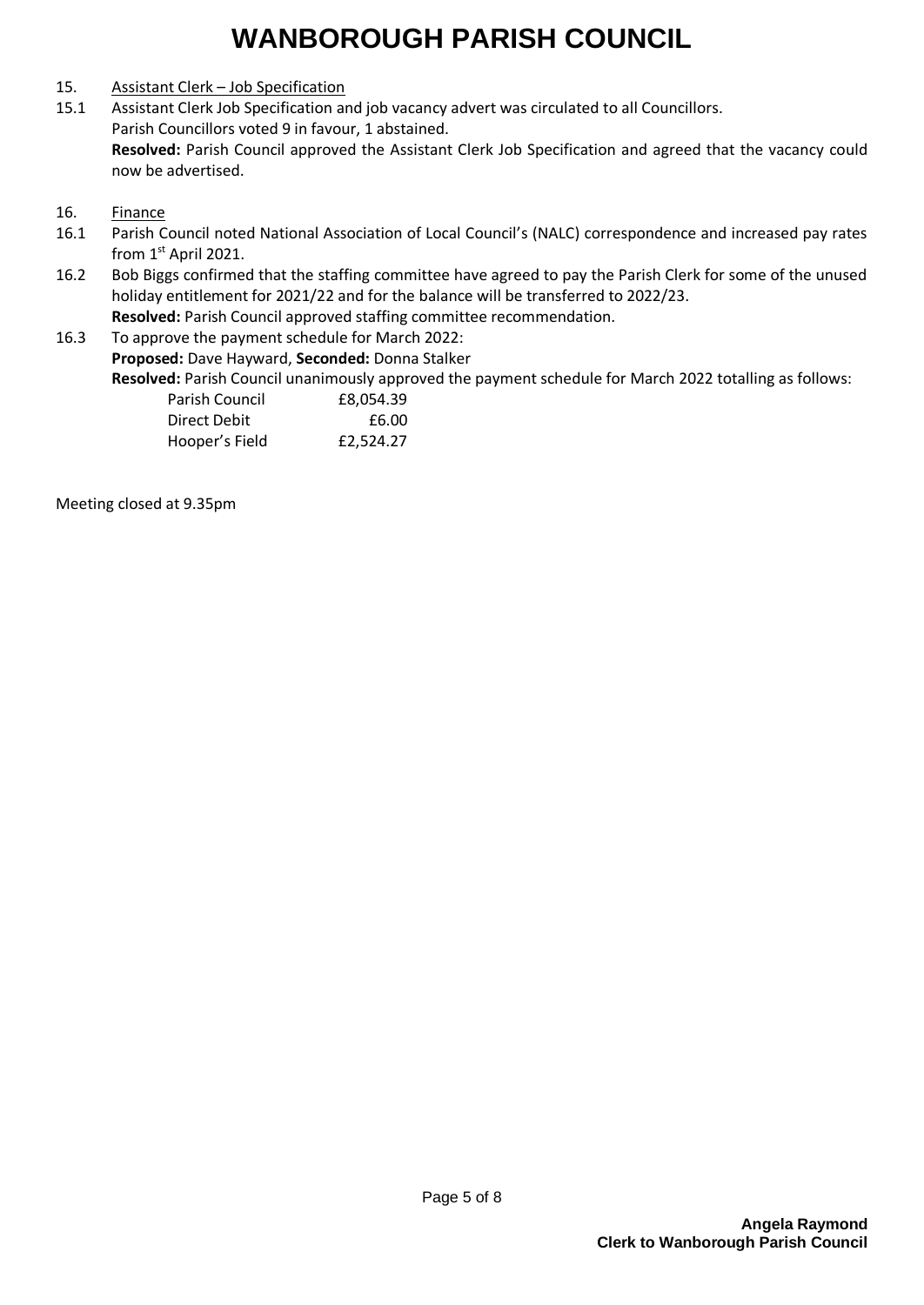# **CLERK'S REPORT**

# **28th March 2022**

1. Planning

Two additional application received since agenda was published as follows:- **S/HOU/22/0218 –** 2 Manor Orchard – Erection of a single storey side and rear extension and porch to front **S/RES/22/0397 –** Redlands Farm – Erection of utilities substation – reserved matters

- 2. Hooper's Field Sports Facility
- a. Annual PAT testing has been completed.
- b. A theft was reported by Siddington FC on  $12<sup>th</sup>$  March, wallet, cards and phone stolen from a car parked in the car park. This is been reported to the police. I have also reported it to PSCO Emma Harriman (Neighbourhood Police Team). I have also informed all clubs.
- 3. Footpaths & Village Maintenance
- a. Village clean up 17<sup>th</sup>, 18<sup>th</sup> & 19<sup>th</sup> March went very well, 4 volunteers on both 17<sup>th</sup> & 18<sup>th</sup> March at Foxhill and Lower Wanborough (mainly Wanborough Road), 16 volunteers on 19th March. Massive load of rubbish collected which was collected and moved to Hooper's Field. Allbuild then collected on Monday 21 $\mathrm{^{st}}$  March.
- b. First village community walk Friday 25<sup>th</sup> March.
- c. The Beanlands Pond work has now started to restore this pond on Sunday 20<sup>th</sup> March, work will continue mainly to clear and tidy up the surrounding vegetation. The actual pond will be left to see what happens after allowing a bit of light in. The plan is in the autumn to clear a third of the pond. This is what has been recommended to us by Wiltshire Wildlife Trust.
- d. The Hollow, Protected Verge Anita, Dave and myself met with one landowner to discuss the verge, he seemed happy for a new fence to be installed provided he has one access point that's wide enough. Further meeting to be organised with Fairhurst Estate.
- 4. Drainage problem on Rotten Row
- a. An ongoing problem on Rotten Row in front of Pebblestones, three residents in this area have contacted me recently stating that since the flood mitigation work was carried out surface water flooding has been worse for them. I have forwarded messages SBC Officer who has replied confirming they will get their operations team to investigate.
- 5. SBC Highway High Street
- a. SBC have confirmed that the High Street will be closed from  $6^{th}$  to  $8^{th}$  April for the Wanborough Traffic Calming work. I have asked what will happen about the bus service, but it just ended up becoming a dispute over whether the bus goes along Wanborough Road.
- 6. Rodway Sculpture
- a. Kathy and I met with the artist and contractor to discuss installation of the pad and location of the sculpture. The plan is to install the sculpture during May half term in the run up to the Queen's platinum jubilee, this works best for the contractor as hopefully the ground conditions will be better to install the pad.
- 7. South Rural Community Safety Group

PSCO Emma Harriman (Neighbourhood Policing Team) have confirmed they want to restart the quarterly meetings with Parish Council's. I have replied confirming Wanborough would be interested and happy to host the meetings too. She will let us know when a date for the meeting will be. We need a volunteer from the Parish Council to attend these meetings.

8. Public Arts Commission at Redlands with Vistry Homes

I circulated an e-mail asking if any of you wanted to be the representative for the above working group. I did not receive any replies from anyone, Dave Hayward confirmed that he would be WPC representative at the Planning, Finance & Policy committee meeting if no one else comes forward. The first meeting date  $4<sup>th</sup>$  April – time tbc.

- 9. Future Meetings
	- a. S278 Wanborough Road Highways scheme  $-30<sup>th</sup>$  March  $-5$ pm via Teams
	- b. Public Arts Commission at Redlands 4<sup>th</sup> April 2022
	- c. Hooper's Field Project Committee  $-11<sup>th</sup>$  April 2022
	- d. Full Council meeting 25<sup>th</sup> April 2022

e.

### **Wanborough Parish Council**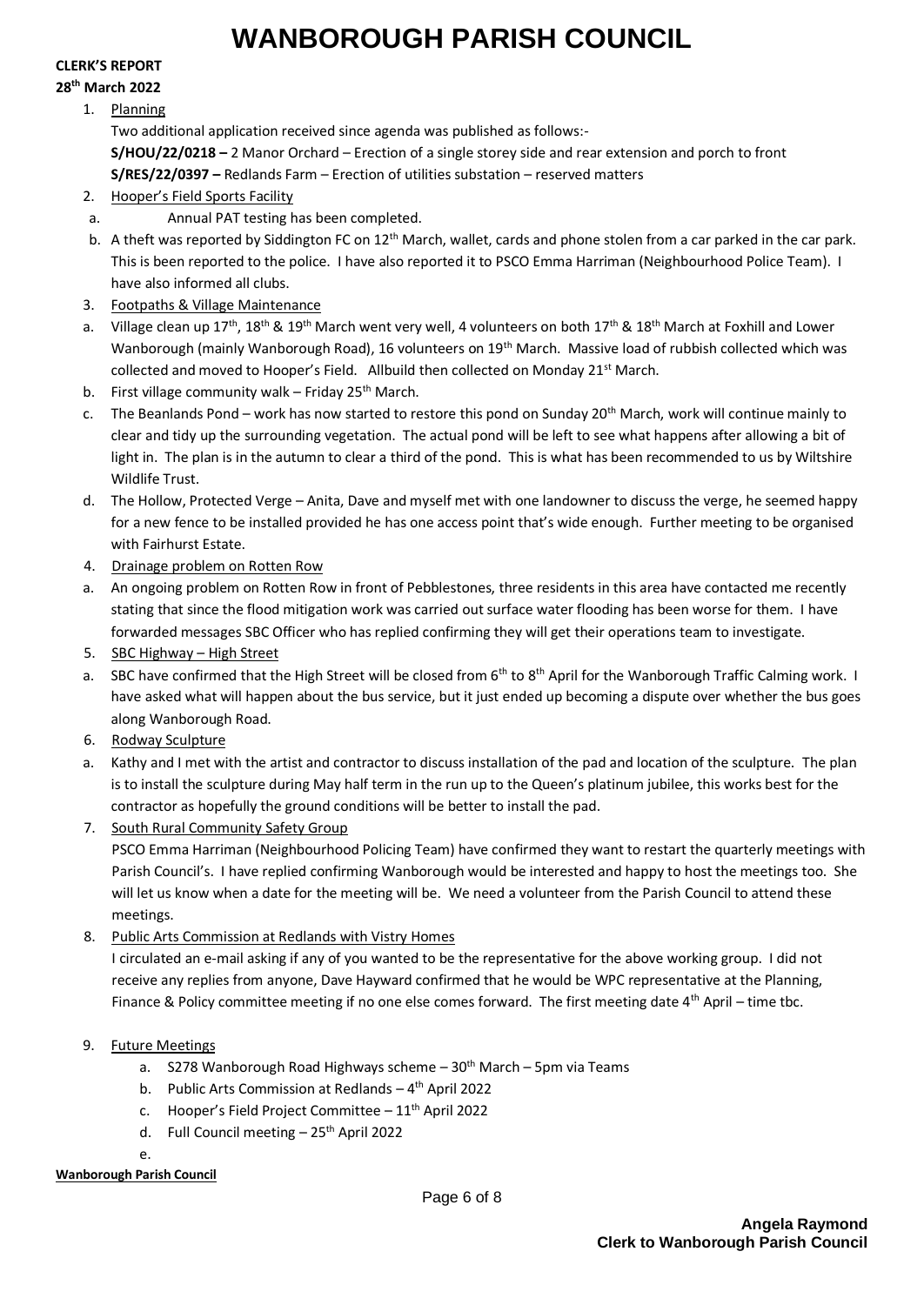#### **Action Points**

| PC meeting and | <b>Action</b>                                                                            | Owner                  | <b>Status</b>                                                                                                                                                                                                                                                                                                     | Date      |
|----------------|------------------------------------------------------------------------------------------|------------------------|-------------------------------------------------------------------------------------------------------------------------------------------------------------------------------------------------------------------------------------------------------------------------------------------------------------------|-----------|
| minute no      |                                                                                          |                        |                                                                                                                                                                                                                                                                                                                   | completed |
| Outstanding    | Springlines Meadow ditch,<br>to chase SBC for<br>confirmation of<br>maintenance contract | Ward<br>Councillor     | Update:-<br>April 21 - SBC confirmed that the Management<br>Company for Adams meadow would take<br>responsibility but SBC to check legal agreement.                                                                                                                                                               |           |
| Sept 2019      | TRO signage at Foxhill - Cllr<br>Hayes request for further<br>information from SBC       | Clerk                  | PC made a request to SBC for signage improvements<br>at Foxhill junction in line with that at Covingham. -<br>remains outstanding.                                                                                                                                                                                |           |
| November 2019  | Install water meters at<br>Hooper's Field for Bowls &<br>Cricket Club                    | Clerk                  | To gain quotes from Plumber<br>Work to be included within expansion project                                                                                                                                                                                                                                       |           |
| June 20        | New Signage at Burycroft                                                                 | Clerk                  | Request sent to SBC Highways for the single bend<br>sign to be replaced with a double bend.<br>To remove the "slow" road markings travelling<br>eastbound.<br>To install a second "double bend" sign in The Marsh<br>at other end of the double bend and install the<br>"slow" road marking in the correct place. |           |
| July 20        | Wanborough Traffic<br>Calming                                                            | Clerk                  | Revised plans - to be discussed at Feb 22 meeting                                                                                                                                                                                                                                                                 |           |
| Oct 20         | Land at the Corner of<br>Church Road                                                     | Clerk /<br>Councillors | WPC to look at registering land at corner of Church<br>Road.<br>SBC have inspected fly tipping                                                                                                                                                                                                                    |           |
| June 21        | Warneage Green                                                                           | Clerk                  | Resident has extended their garden onto Council<br>owned land behind their property.<br>Reported to SBC Planning Enforcement Officer                                                                                                                                                                              |           |
| June 21        | Rural Highway Verges                                                                     | Clerk                  | E-mailed Sam Mowbray and Brian Pinchbeck to ask if<br>they can supply a schedule of work for Rural<br>Highway Verges confirming how often they cut the<br>verges and when it will be carried out.<br>PC to discuss as part of Parish Deeds review.                                                                |           |